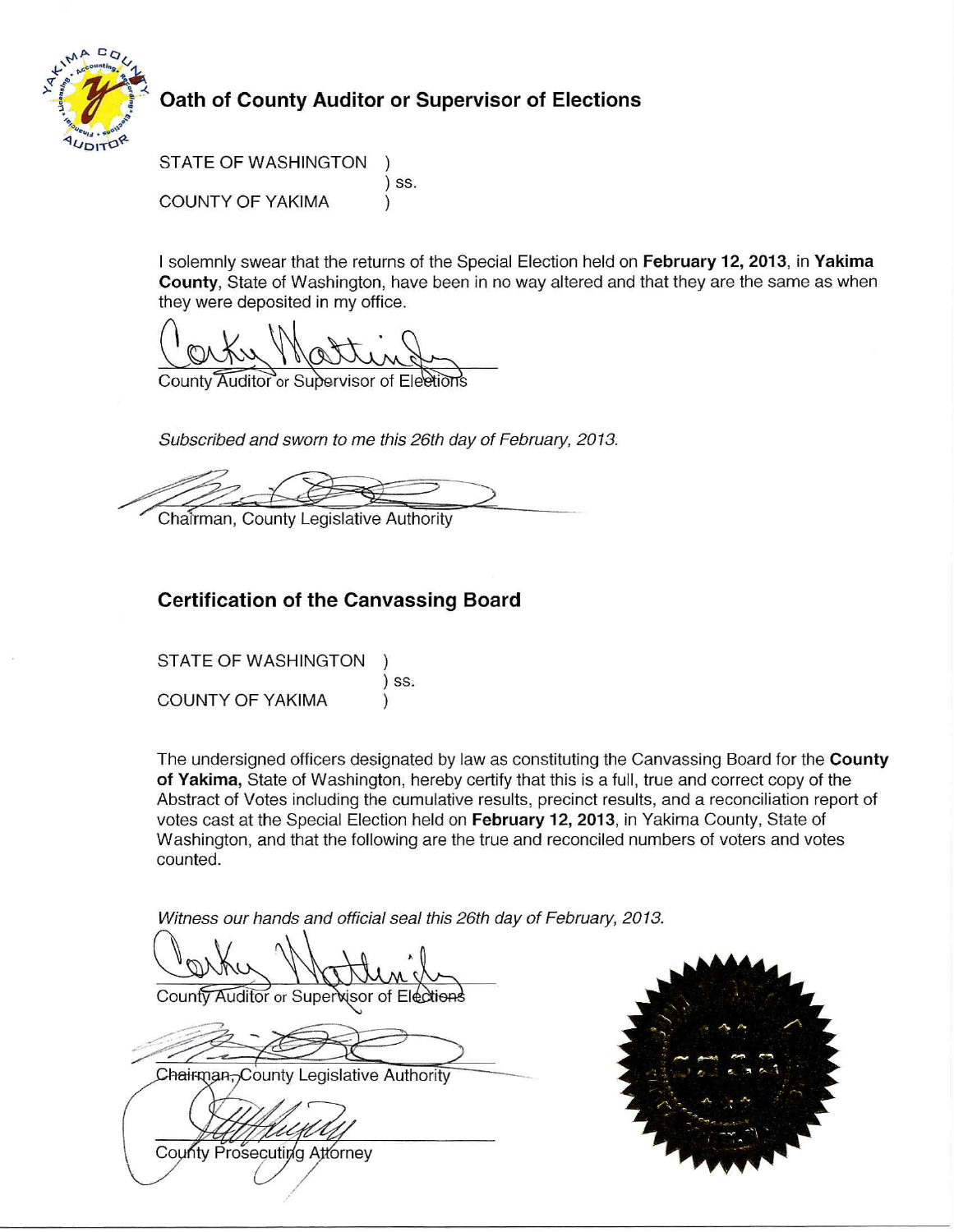## **Reconciliation Report**

**Yakima County**

# **Special Election, February 12, 2013**

| Active registered voters                                           | 15,445        |                                                                  | <b>Overall ballot</b>                                                                                | Total ballots received                                                                                          | 5,496                                 |
|--------------------------------------------------------------------|---------------|------------------------------------------------------------------|------------------------------------------------------------------------------------------------------|-----------------------------------------------------------------------------------------------------------------|---------------------------------------|
| <b>Inactive registered voters</b>                                  | 1,083         |                                                                  | reconciliation                                                                                       | Total ballots counted                                                                                           | 5,461                                 |
| <b>Total registered voters</b>                                     | 16,528        |                                                                  |                                                                                                      | Total ballots rejected                                                                                          | 35                                    |
| <b>Credited voters</b>                                             | 5,461         |                                                                  |                                                                                                      | Not reconciled                                                                                                  | 0                                     |
| <b>Voter Category Reconciliation Detail</b>                        |               |                                                                  |                                                                                                      |                                                                                                                 |                                       |
| <b>Ballot Categories</b>                                           | <b>Issued</b> | <b>Returned (include</b><br>provisionals from other<br>counties) | <b>Accepted / counted</b>                                                                            | Rejected (include<br>provisionals sent to other<br>counties)                                                    | <b>Ballot category</b><br>discrepancy |
| <b>Ballot category totals</b>                                      | 15,464        | 5,496                                                            | 5,461                                                                                                | 35                                                                                                              |                                       |
| <b>UOCAVA</b>                                                      | 114           | 12                                                               | 12                                                                                                   | 0                                                                                                               | 0                                     |
| Federal write-In                                                   | n/a           |                                                                  | 0                                                                                                    | 0                                                                                                               | 0                                     |
| Provisional                                                        |               |                                                                  |                                                                                                      | 0                                                                                                               | 0                                     |
| <b>Ballots cast on AVU's</b>                                       |               |                                                                  | 0                                                                                                    | 0                                                                                                               | 0                                     |
| All other ballots not reported<br>above (include Regular &<br>ACP) | 15,349        | 5,483                                                            | 5,448                                                                                                | 35                                                                                                              | 0                                     |
| <b>☑ Yes</b><br>$\Box$ No                                          |               | WAC 434-262-060, 434-262-070 and 434-262-100.                    | Are both the Overall ballot reconciliation and total Ballot category discrepancy cells showing zero? | If not, attach an explanation of the discrepancies and/or the process followed to resolve the discrepancies per |                                       |
|                                                                    |               |                                                                  |                                                                                                      |                                                                                                                 |                                       |

| Additional information requested by the Secretary of State                                                                                                 |     |
|------------------------------------------------------------------------------------------------------------------------------------------------------------|-----|
| Of the ballots accounted for above, how many were returned by email or fax?                                                                                | 0   |
| Of all ballots accounted for above, how many were issued through MyBallot, another online program, or a pdf<br>sent from the county?                       | 45  |
| Of all ballots <b>accepted/counted</b> as reported above, how many were issued through MyBallot, another online<br>program, or a pdf sent from the county? | 0   |
| AutoMark counties: Please enter an estimate of voters using the AutoMark in the box to the right.                                                          | n/a |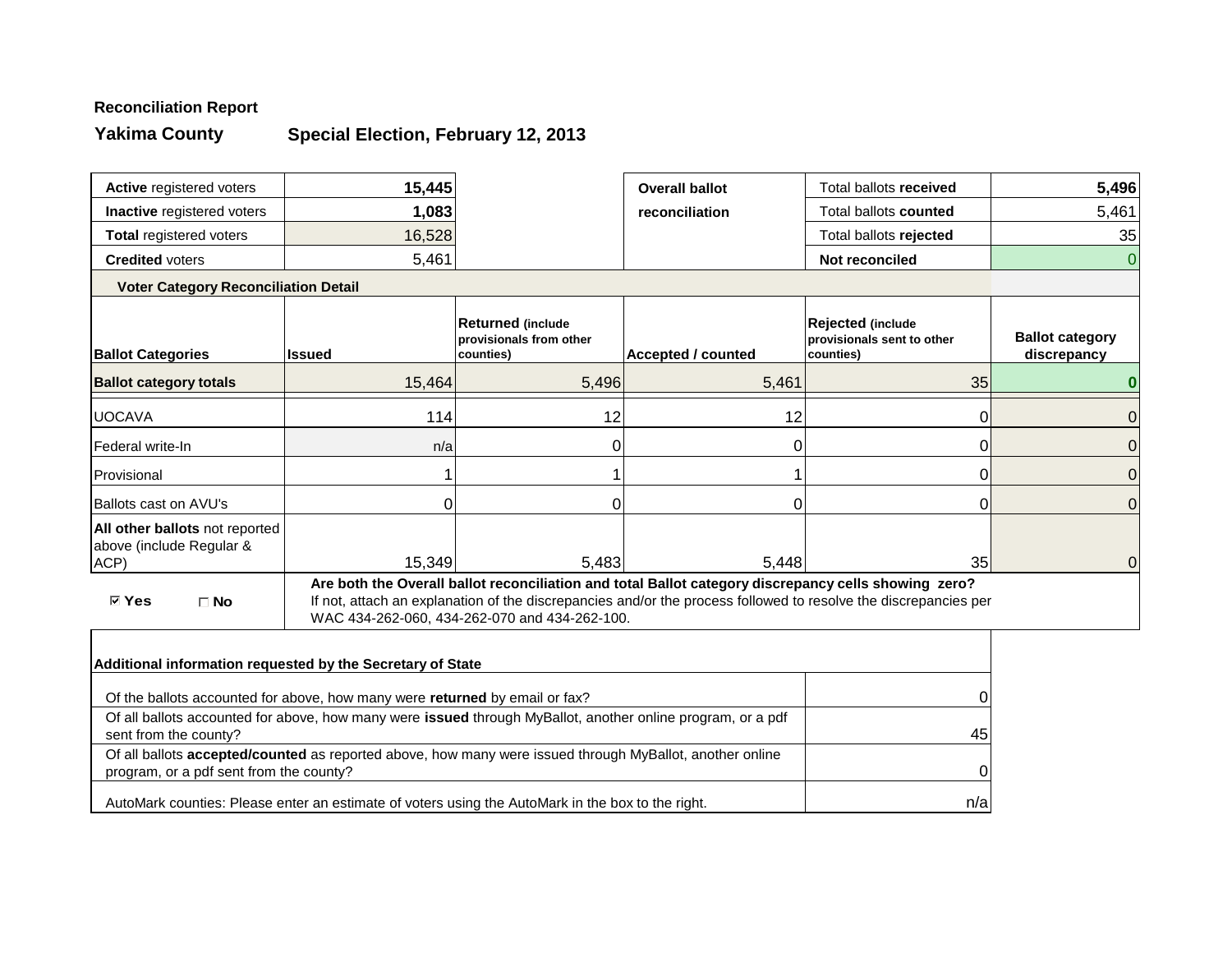## **Cumulative Report — Official Special Election — Yakima County, Washington — February 12, 2013**

**Page 1 of 1**

**02/26/2013 08:27 AM**

Precincts Reporting 0 of 29 = 0.00%

| Total Number of Voters: $5,461$ of $15,445 = 35.36\%$ |                                                                            |                |                           |             |          |                |              | Precincts Reporting 0 of 2 |
|-------------------------------------------------------|----------------------------------------------------------------------------|----------------|---------------------------|-------------|----------|----------------|--------------|----------------------------|
| Party                                                 | Candidate                                                                  |                | <b>Total Ballots Cast</b> | <b>NA</b>   |          |                | Total        |                            |
|                                                       | Selah School District No. 119 Proposition No. 1 M & O Levy, Vote For 1     |                |                           |             |          |                |              |                            |
| Levy - Yes                                            |                                                                            | 2,663          | 61.61%                    | $\mathbf 0$ | $0.00\%$ |                | 2,663 61.61% |                            |
| Levy - No                                             |                                                                            | 1,659          | 38.39%                    | $\mathbf 0$ | $0.00\%$ | 1,659          | 38.39%       |                            |
|                                                       | <b>Cast Votes:</b>                                                         | 4,322          | 99.93%                    | $\mathbf 0$ | $0.00\%$ | 4,322          | 99.93%       |                            |
|                                                       | Over Votes:                                                                | $\mathbf 0$    | $0.00\%$                  | $\mathbf 0$ | $0.00\%$ | $\mathbf 0$    | $0.00\%$     |                            |
|                                                       | <b>Under Votes:</b>                                                        | 3              | 0.07%                     | 0           | $0.00\%$ | 3              | $0.07\%$     |                            |
|                                                       | Toppenish School District No. 202 Proposition No. 1 M & O Levy, Vote For 1 |                |                           |             |          |                |              |                            |
| Levy - Yes                                            |                                                                            | 723            | 63.76%                    | $\Omega$    | $0.00\%$ | 723            | 63.76%       |                            |
| Levy - No                                             |                                                                            | 411            | 36.24%                    | $\mathbf 0$ | $0.00\%$ | 411            | 36.24%       |                            |
|                                                       | <b>Cast Votes:</b>                                                         | 1,134          | 99.82%                    | $\mathbf 0$ | $0.00\%$ | 1,134          | 99.82%       |                            |
|                                                       | Over Votes:                                                                | $\mathbf 0$    | $0.00\%$                  | $\mathbf 0$ | $0.00\%$ | $\mathbf 0$    | $0.00\%$     |                            |
|                                                       | <b>Under Votes:</b>                                                        | $\overline{2}$ | 0.18%                     | $\mathbf 0$ | $0.00\%$ | $\overline{2}$ | 0.18%        |                            |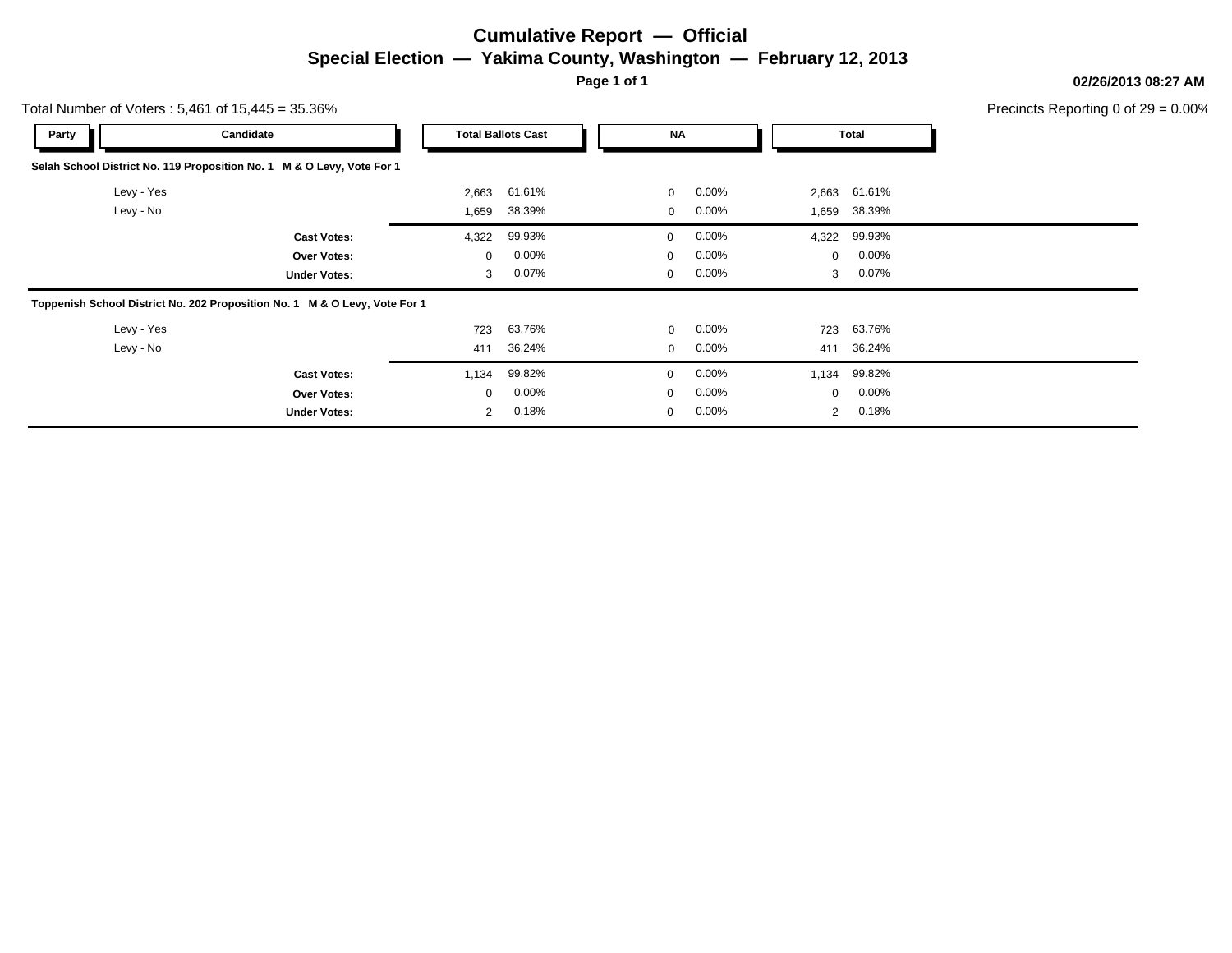### **Canvass Report — By Mail Voters — Official**

### **Special Election — Yakima County, Washington — February 12, 2013**

**Page 1 of 2 02/26/2013 08:26 AM**

Total Number of Voters : 5,461 of 15,445 = 35.36% Server Number of Voters : 5,461 of 15,445 = 35.36%

### **Selah School District No. 119 Proposition No. 1 M & O Levy**

| <b>Precinct</b> | <b>By Mail</b><br><b>Ballots</b><br>Cast | <b>Total</b><br><b>Ballots</b><br>Cast | Registered<br><b>Voters</b> | Percent<br>Turnout | - Yes<br><b>Levy</b> | $\frac{9}{1}$<br>Levy | <b>Totals</b> |
|-----------------|------------------------------------------|----------------------------------------|-----------------------------|--------------------|----------------------|-----------------------|---------------|
| 1501            | 204                                      | 204                                    | 775                         | 26.32%             | 131                  | 73                    | 204           |
| 1502            | 361                                      | 361                                    | 933                         | 38.69%             | 255                  | 106                   | 361           |
| 1503            | 376                                      | 376                                    | 835                         | 45.03%             | 267                  | 109                   | 376           |
| 1504            | 375                                      | 375                                    | 950                         | 39.47%             | 255                  | 120                   | 375           |
| 3304            | $\mathbf 0$                              | $\mathbf 0$                            | $\mathbf 0$                 | 00.00%             | $\mathbf 0$          | $\mathbf 0$           | $\mathbf 0$   |
| 3306            | 145                                      | 145                                    | 408                         | 35.54%             | 67                   | 78                    | 145           |
| 3504            | 0                                        | 0                                      | $\mathbf 0$                 | 00.00%             | 0                    | 0                     | $\mathbf 0$   |
| 3602            | 24                                       | 24                                     | 38                          | 63.16%             | 21                   | 3                     | 24            |
| 3901            | 364                                      | 364                                    | 951                         | 38.28%             | 173                  | 191                   | 364           |
| 3903            | 603                                      | 603                                    | 1410                        | 42.77%             | 349                  | 254                   | 603           |
| 4108            | 218                                      | 218                                    | 497                         | 43.86%             | 139                  | 78                    | 217           |
| 4112            | 494                                      | 494                                    | 1143                        | 43.22%             | 284                  | 210                   | 494           |
| 4115            | 0                                        | $\mathbf 0$                            | $\mathbf 0$                 | 00.00%             | $\mathbf 0$          | $\mathbf 0$           | $\mathbf 0$   |
| 4402            | 206                                      | 206                                    | 526                         | 39.16%             | 126                  | 79                    | 205           |
| 4501            | $\star$                                  | $\star$                                | $\overline{7}$              | 57.14%             | $\star$              | $\star$               | $\star$       |
| 4602            | 169                                      | 169                                    | 435                         | 38.85%             | 112                  | 57                    | 169           |
| 4603            | 375                                      | 375                                    | 813                         | 46.13%             | 234                  | 140                   | 374           |
| 4604            | 153                                      | 153                                    | 348                         | 43.97%             | 96                   | 57                    | 153           |
| 4605            | $\star$                                  | $\star$                                | 12                          | 25.00%             | $\star$              | $\star$               | $\star$       |
| 4608            | 121                                      | 121                                    | 250                         | 48.40%             | 73                   | 48                    | 121           |
| 4625            | $\star$                                  | $\star$                                | 10                          | 40.00%             | $\star$              | $\star$               | $\star$       |
| 5016            | 126                                      | 126                                    | 352                         | 35.80%             | 74                   | 52                    | 126           |
| Provisional     | 0                                        | 0                                      | 0                           | 00.00%             | 0                    | $\mathbf 0$           | $\mathbf 0$   |
| <b>Totals</b>   | 4325                                     | 4325                                   | 10693                       |                    | 2663                 | 1659                  | 4322          |